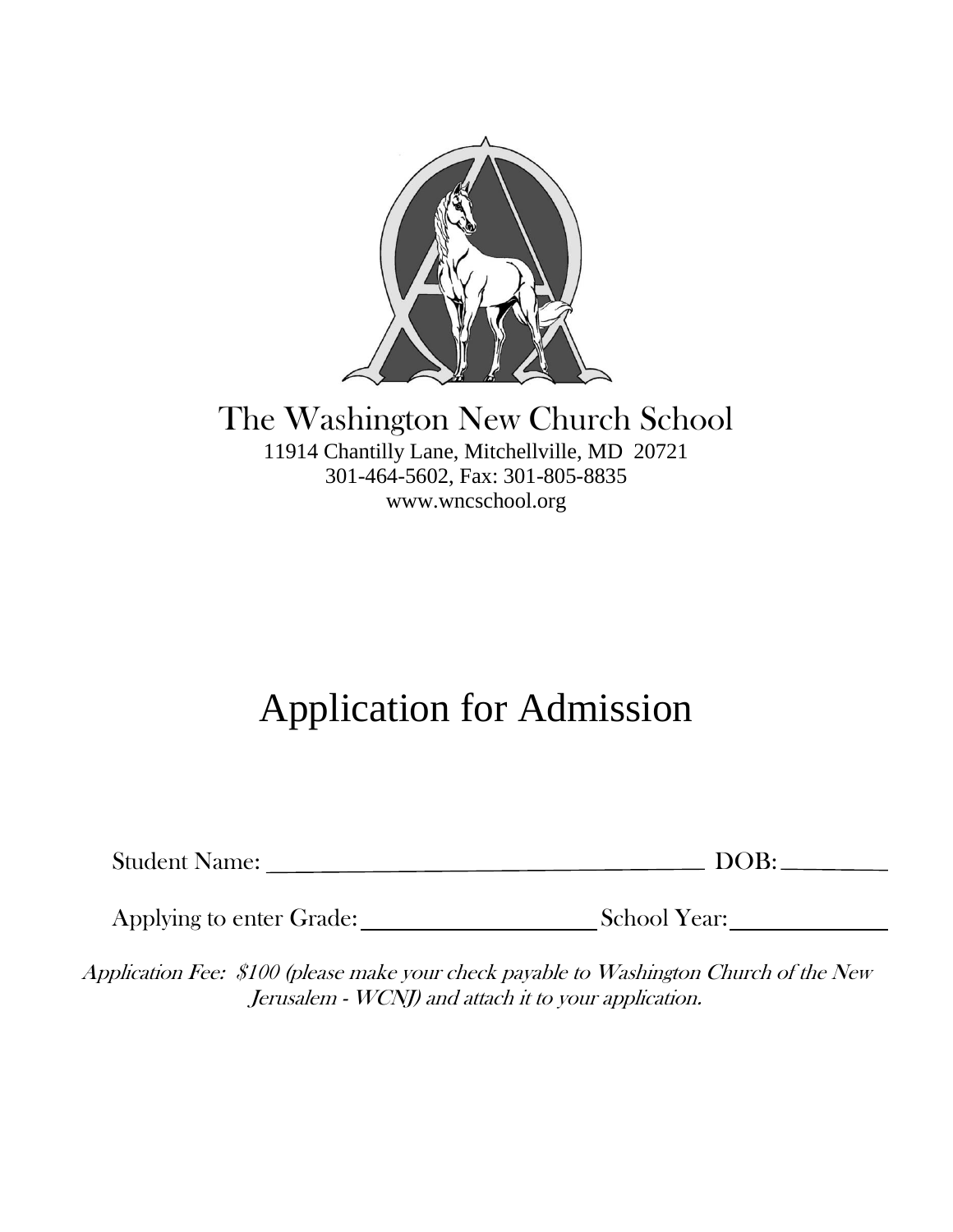## **Applicant Information**

|                                                     |                                                                                                                                                                                                                              | <b>Birth date</b>                          |
|-----------------------------------------------------|------------------------------------------------------------------------------------------------------------------------------------------------------------------------------------------------------------------------------|--------------------------------------------|
|                                                     |                                                                                                                                                                                                                              |                                            |
|                                                     |                                                                                                                                                                                                                              | Month/Day/Year<br>(Include a copy of Birth |
|                                                     |                                                                                                                                                                                                                              | Certificate with                           |
|                                                     |                                                                                                                                                                                                                              | application)                               |
|                                                     |                                                                                                                                                                                                                              | U.S. Citizenship                           |
| $\circ M \circ F$<br>Sex:                           |                                                                                                                                                                                                                              | o Yes o No                                 |
|                                                     |                                                                                                                                                                                                                              |                                            |
| City:                                               | State:                                                                                                                                                                                                                       | Zip:                                       |
| <b>Student Resides with (check all that apply):</b> |                                                                                                                                                                                                                              |                                            |
| $\Box$ Shared custody                               |                                                                                                                                                                                                                              |                                            |
| $\Box$ Guardian(s)                                  |                                                                                                                                                                                                                              | <b>Home Phone:</b>                         |
|                                                     |                                                                                                                                                                                                                              |                                            |
|                                                     | $\Box$ Biological Parents $\Box$ Father $\Box$ Mother $\Box$ Adoptive<br>$\Box$ Biological Parent & Step Parent $\Box$ Grandparent(s)<br>$\rightarrow$ For separate families please answer the questions on the back of this | <b>Cell Phone:</b>                         |

## **Parent/Guardian Information**

#### **Parent 1**

| (Dr./Mr./Mrs./Ms)   |         |                                                               | Preferred Name: |      |  |
|---------------------|---------|---------------------------------------------------------------|-----------------|------|--|
| Home Address:       | Street: |                                                               |                 |      |  |
|                     | City:   |                                                               | State:          | Zip: |  |
| Home phone:         |         | Cell phone:                                                   | Business phone: |      |  |
| Occupation:         |         |                                                               |                 |      |  |
| Employer:           |         | Location:                                                     | <b>Email:</b>   |      |  |
|                     |         | Preferred method of communication: Phone? Email? Text? _      |                 |      |  |
| Parent <sub>2</sub> |         |                                                               |                 |      |  |
| (Dr./Mr./Mrs./Ms)   |         |                                                               | Preferred Name: |      |  |
| Home Address:       | Street: |                                                               |                 |      |  |
|                     | City:   |                                                               | State:          | Zip: |  |
| Home phone:         |         | Cell phone:                                                   | Business phone: |      |  |
| Occupation:         |         |                                                               |                 |      |  |
| Employer:           |         | Location:                                                     | <b>Email:</b>   |      |  |
|                     |         | <b>Preferred method of communication: Phone? Email? Text?</b> |                 |      |  |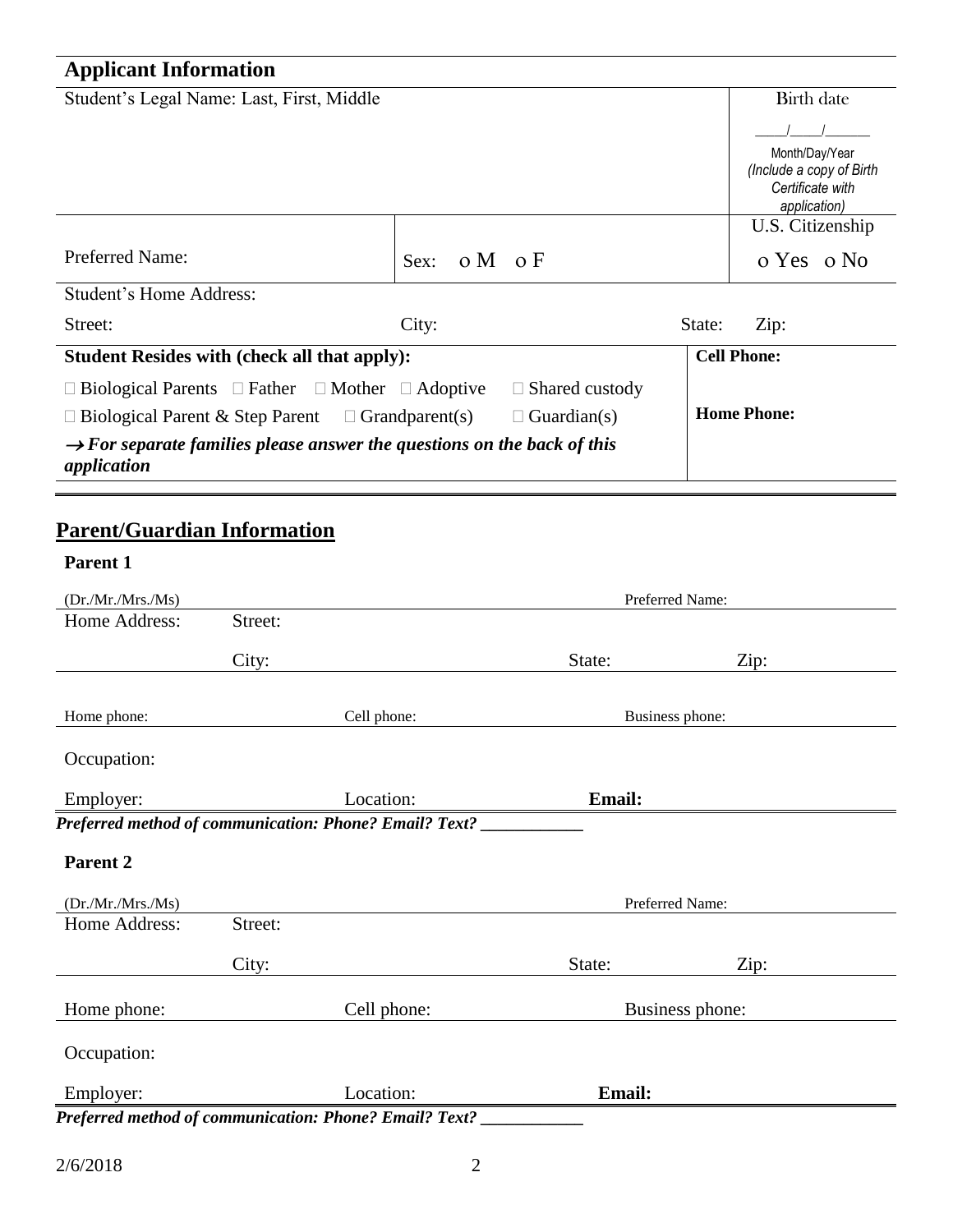#### **Schools Previously Attended** (Most Recent First)(Please list any additional schools on the back.)

| School:                                                                                                                                                                                                                       | City/State:                                         | Dates:       |
|-------------------------------------------------------------------------------------------------------------------------------------------------------------------------------------------------------------------------------|-----------------------------------------------------|--------------|
|                                                                                                                                                                                                                               |                                                     |              |
| School:                                                                                                                                                                                                                       | City/State:                                         | Dates:       |
|                                                                                                                                                                                                                               |                                                     |              |
| <b>Other Useful Information:</b>                                                                                                                                                                                              |                                                     |              |
| Religious Affiliation (If any)                                                                                                                                                                                                |                                                     |              |
| Does your child have a health condition which requires medical treatment or supervision during the school<br>day?                                                                                                             |                                                     |              |
| If so, please describe: 100 million and the state of the state of the state of the state of the state of the state of the state of the state of the state of the state of the state of the state of the state of the state of |                                                     |              |
|                                                                                                                                                                                                                               |                                                     |              |
| List any medications that your child takes regularly(including ones taken at home):                                                                                                                                           |                                                     |              |
| Has your child been evaluated or diagnosed by a physician or other professional regarding any of the                                                                                                                          |                                                     |              |
| following:                                                                                                                                                                                                                    | $\Box$ Speech Impediment $\Box$ Physical Limitation | $\Box$ Other |
| $\Box$ Learning Challenge                                                                                                                                                                                                     | $\Box$ Psychological Problem                        |              |
| If yes, please describe briefly (include physician's name and date):                                                                                                                                                          |                                                     |              |
|                                                                                                                                                                                                                               |                                                     |              |
| Please submit a copy of any evaluation with this application.                                                                                                                                                                 |                                                     |              |
| Is there anything else you would like us to know about your child?                                                                                                                                                            |                                                     |              |
|                                                                                                                                                                                                                               |                                                     |              |
| Are you interested in after care for your child? _____Yes _____No                                                                                                                                                             |                                                     |              |
| <b>BILLING:</b> Invoices are sent by email unless you request otherwise.                                                                                                                                                      |                                                     |              |
|                                                                                                                                                                                                                               |                                                     |              |
| $\Box$ Check here to request billing documents to be sent through the regular mail                                                                                                                                            |                                                     |              |
| Please Note: All applications are due to the secretary before April 30, 2017. Jr. Kindergarten,<br>Kindergarten applications are due by August 1, 2017.                                                                       |                                                     |              |

2/6/2018 3 Your official application process begins with the submission of this document and with the \$100 non-refundable application fee payable to: The Washington Church of the New Jerusalem "WCNJ"